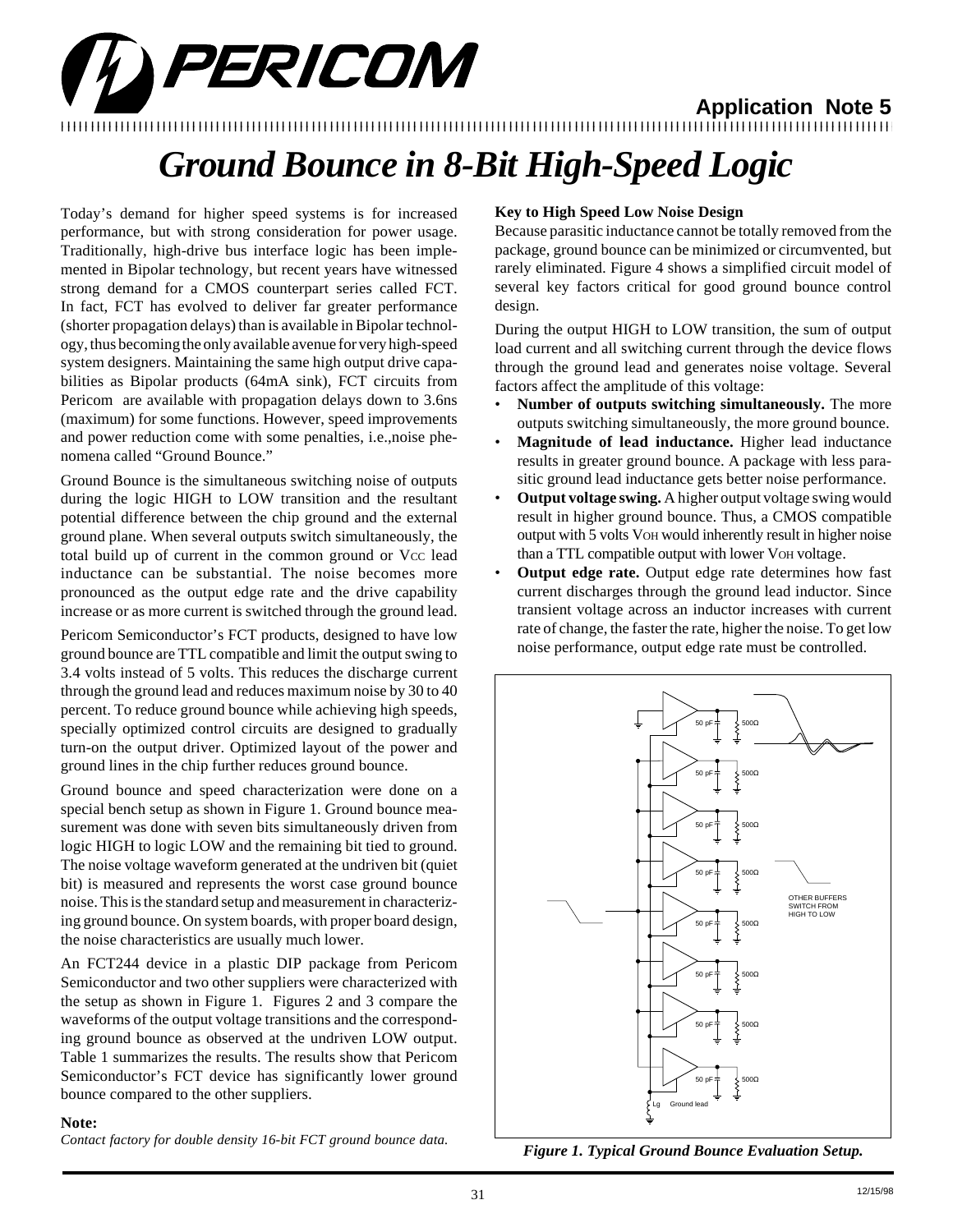

Pericom Semiconductor addresses these issues directly at the outset of the design. First, we design our FCT products to be TTL compatible. This limits the output swing to 3.4 volts instead of 5 volts, reducing the maximum noise as the maximum output swing is lowered. To control the output edge rate without compromising speed, a proprietary control circuit is designed to gradually turn on the output driver to optimize the speed performance and ground bouncecharacteristics. Also, alternative package choices complement the high-speed low-noise design. Plastic DIP packages have the highest lead inductance and hence, the worst ground bounce characteristics. Packages like SOIC and QSOP have much lower lead inductance and hence, much lower ground bounce. Table 2 shows a comparison of package inductance and estimated ground bounce. It is evident that the surface mount packages (SOIC, QSOP) offer system designers the advantages of reduced board space, higher speed performance and lower ground bounce.

|                  | Speed (ns)  |      | Ground<br>Bounce (V) |      |
|------------------|-------------|------|----------------------|------|
| Unit             | <b>TPHL</b> | TPLH | Pos.                 | Neg. |
| PSC, D Speed     | 2.84        | 2.88 | 1.52                 | 1.28 |
| Comp. 1, D Speed | 2.92        | 3.08 | 2.04                 | 1.88 |
| PSC, C Speed     | 3.2         | 3.4  | 1.32                 | 1.00 |
| Comp. 2, C Speed | 3.24        | 3.84 | 1.52                 | 1.34 |





*Figure 2. Ground Bounce Waveforms: Pericom Semiconductor vs. Competitor*



*Figure 3. Ground Bounce Waveforms: Pericom Semiconductor vs. Competitor 2*